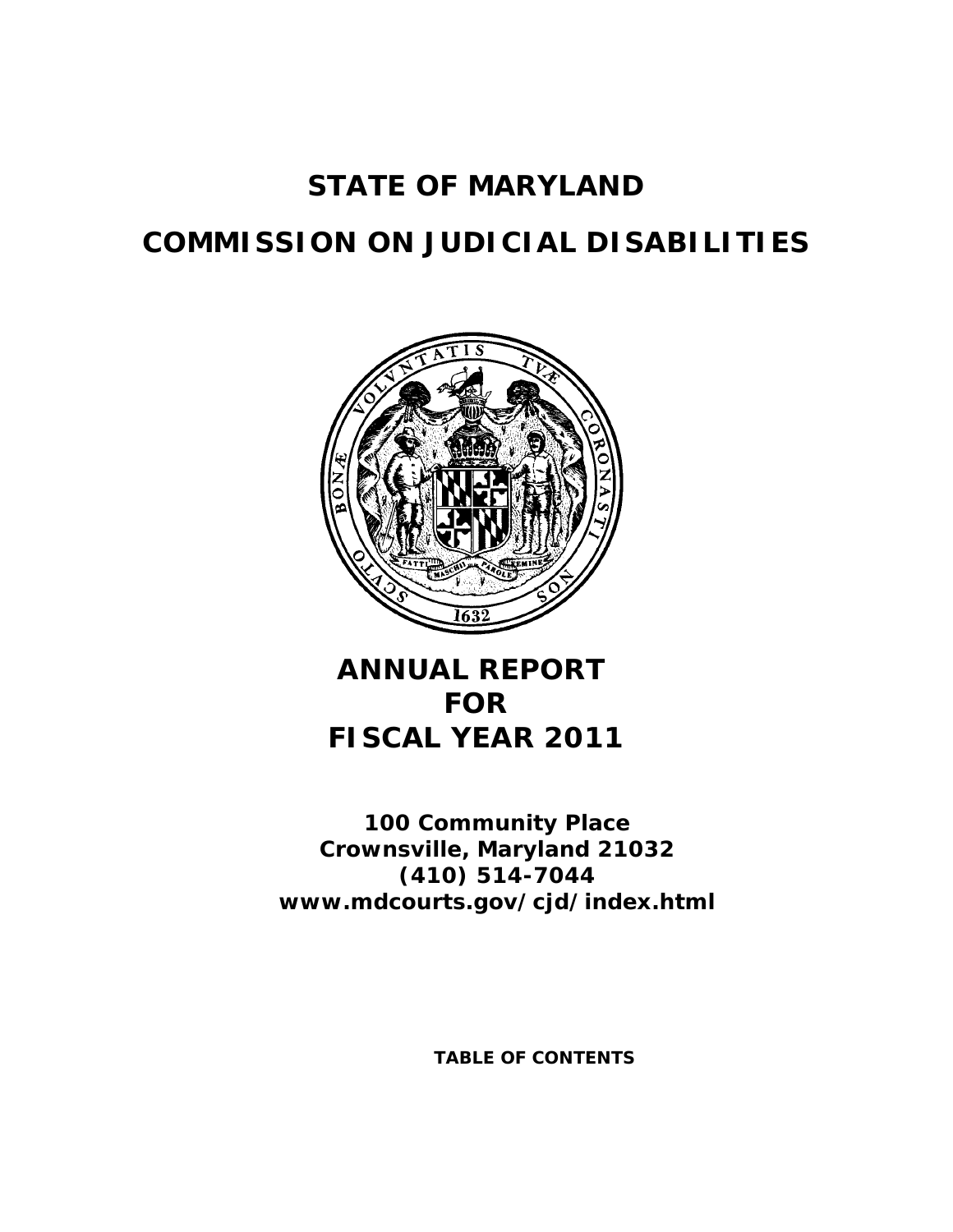# **Pages**

| $\mathbf{L}$            |                |                                                                                                                                              |  |  |  |
|-------------------------|----------------|----------------------------------------------------------------------------------------------------------------------------------------------|--|--|--|
| $\Pi$ .                 |                | HISTORY AND STRUCTURE OF THE COMMISSION 1 - 3                                                                                                |  |  |  |
|                         |                | <b>III. THE COMMISSION'S JURISDICTION - WHAT THE COMMISSION</b><br>CAN AND CANNOT DO $\dots\dots\dots\dots\dots\dots\dots\dots\dots\dots3-4$ |  |  |  |
|                         |                | IV. THE COMPLAINT PROCESS  4 - 5                                                                                                             |  |  |  |
|                         |                |                                                                                                                                              |  |  |  |
|                         |                |                                                                                                                                              |  |  |  |
|                         |                |                                                                                                                                              |  |  |  |
|                         |                | VIII. SUMMARY OF COMMISSION ACTIVITY IN FY 2011 7 - 8                                                                                        |  |  |  |
| $\mathbf{I} \mathbf{X}$ |                | COMPARISON CHARTS OF COMMISSION ACTIVITY  9 - 11                                                                                             |  |  |  |
|                         | 1 <sub>1</sub> | CHART - TYPES OF CASES INVOLVED 9                                                                                                            |  |  |  |
|                         | 2 <sub>1</sub> | <b>CHART - SOURCES OF ALL COMPLAINTS FILED WITH</b>                                                                                          |  |  |  |
|                         | 3 <sub>1</sub> | CHART - COMPLAINTS BY COURT 11                                                                                                               |  |  |  |

## **I. INTRODUCTION.**

This Annual Report is prepared by the Maryland Commission on Judicial Disabilities ("Commission") for submission to the Maryland Court of Appeals pursuant to Maryland Rule 16-804(g).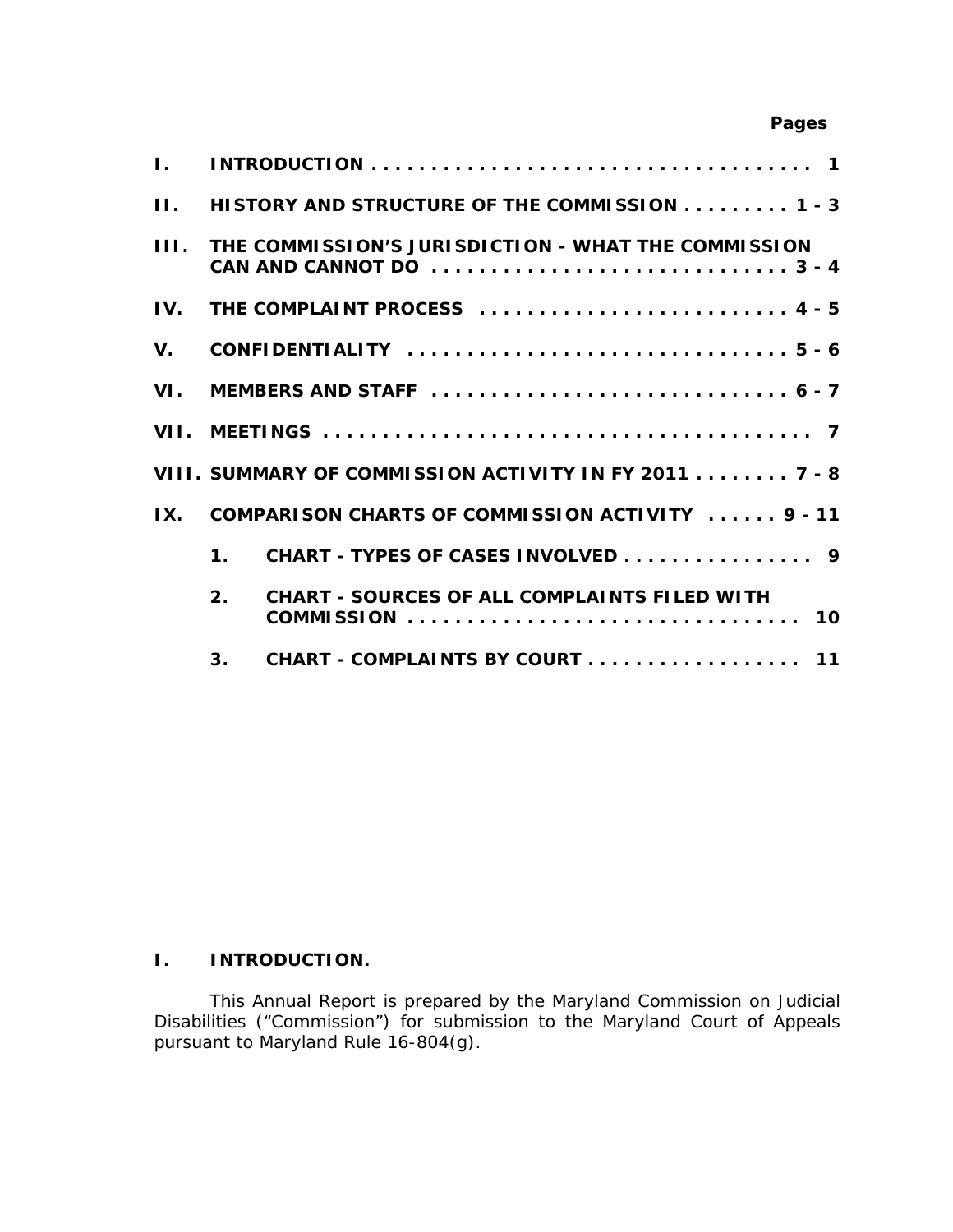The Commission is the primary disciplinary body to investigate complaints that allege judicial misconduct or mental or physical disability of Maryland judicial officers, as empowered by the Maryland Constitution.

 accountability. The Commission also helps to improve and strengthen the The work of the Commission plays a vital role in maintaining public confidence in, and preserving the integrity and impartiality of, the judiciary. The Commission, by providing a forum for citizens with complaints against judges, helps maintain the balance between judicial independence and public judiciary by creating a greater awareness among judges of proper judicial conduct.

The laws creating and governing the Commission's work are as follows:

- Maryland Constitution, Art. IV, Sections 4A and 4B
- Annotated Code of Maryland, Courts and Judicial Proceedings, Sections 13-401 through 13-403
- Maryland Rules 16-803 through 16-810
- Maryland Code of Judicial Conduct, Maryland Rule 16-813

Copies of the above Maryland Constitution and Rules provisions are available on the Commission's web site at www.mdcourts.gov/cjd/index.html.

#### **II. HISTORY AND STRUCTURE OF THE COMMISSION.**

The Commission was established by constitutional amendment in 1966 in response to a growing need for an independent body to assist in monitoring the conduct of Maryland judges. Subsequent constitutional amendments strengthened the Commission, clarified its powers, and added 4 additional members of the public to the Commission. The Constitution requires the Court of Appeals to adopt rules for the implementation and enforcement of the Commission's powers and the practice and procedures before the Commission.

The Maryland Constitution, Art. IV, Section 4B(a)(1)(i) & (ii) & 2, gives the Commission the following specific powers to:

- • "[I]nvestigate complaints against any judges of the Court of Appeals, any intermediate courts of appeal, the circuit courts, the District Court of Maryland, or the orphans court."
- • "Conduct hearings concerning such complaints, administer oaths and affirmations, issue process to compel the attendance of witnesses and the production of evidence, and require persons to testify and produce evidence by granting them immunity from prosecution or from penalty or forfeiture."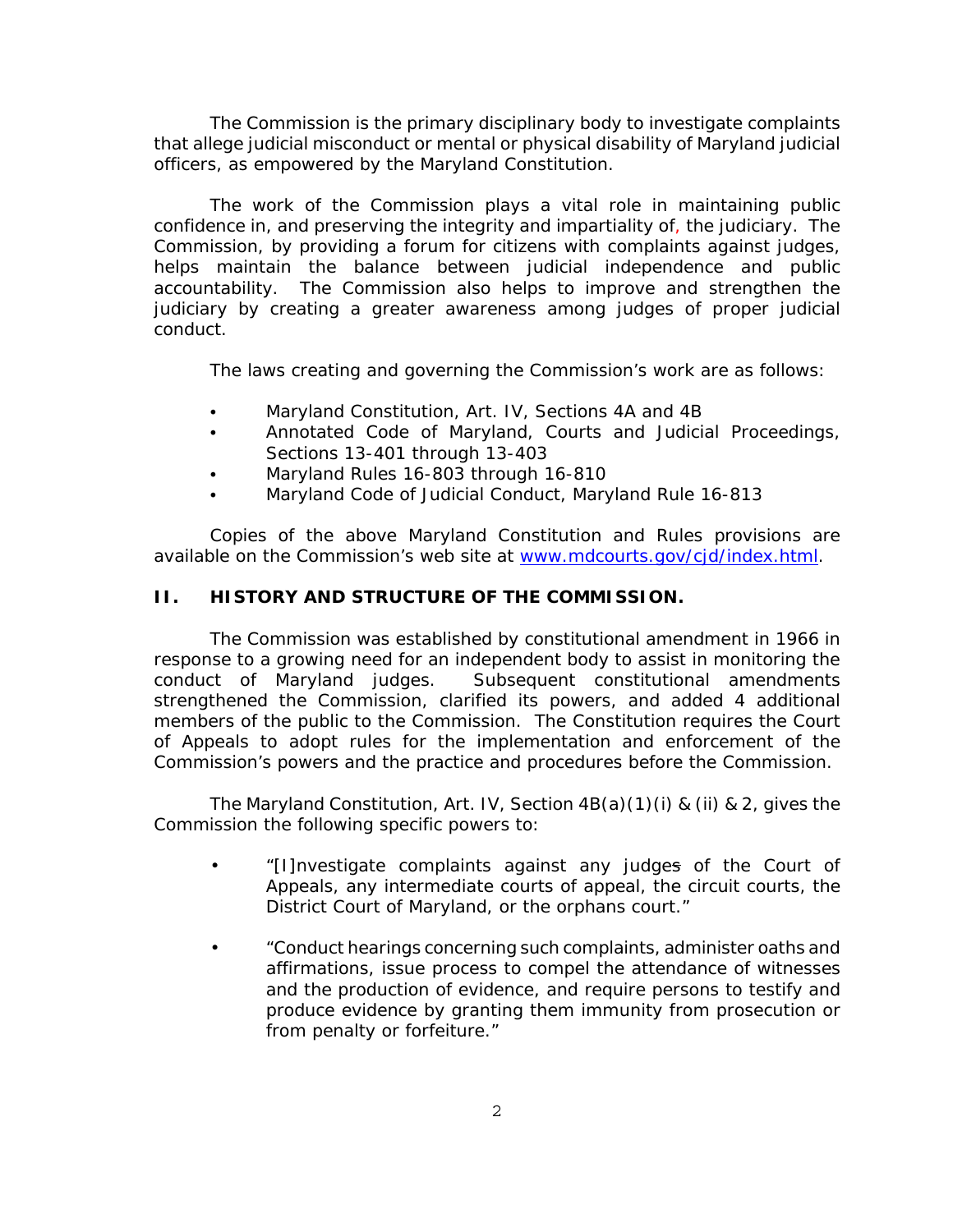- <span id="page-3-0"></span>• "issue a reprimand."
- • "recommend to the Court of Appeals the removal, censure, or other appropriate disciplining of a judge or, in an appropriate case, retirement."

Further, the Maryland Rules give the Commission the authority to dismiss complaints (with or without a warning), issue private reprimands, enter into deferred discipline agreements with judges, and if the Commission "finds by clear and convincing evidence that the judge has a disability or has committed sanctionable conduct, it shall either issue a public reprimand for the sanctionable conduct or refer the matter to the Court of Appeals. . . " with the recommendation of the Commission as to the sanction to be imposed against the judge.

Effective July 1, 2007, the Court of Appeals established by Rule the Judicial Inquiry Board, thereby creating a "two-tier" structure within the Commission. Complaints against Maryland judges are investigated by the Commission's Investigative Counsel ("Investigative Counsel"). The Commission's Judicial Inquiry Board ("Board") monitors and reviews the Investigative Counsel's investigations, reports and recommendations and submits its own reports and recommendations to the Commission Members. The Commission Members accept or reject the Board's recommendations and take action consistent with the powers and authority granted to the Commission.

The Commission Members consist of eleven persons: three representing judges, one representing the appellate courts, one representing the Circuit Courts, and one representing the District Court; three lawyers with each admitted to practice law in Maryland and having at least seven years experience; and five members of the public, none of whom are active or retired judges, admitted to practice law in Maryland, or persons having a financial relationship with, or receive compensation from, a judge or lawyer licensed in Maryland. All Commission Members are appointed by the Governor, with the advice and consent of the State Senate, and are citizens and residents of Maryland. Membership is limited to two, four-year terms, or, if initially appointed to fill a vacancy, for no more than ten years.

The Board consists of seven persons: two judges, two lawyers and three public Members who are not lawyers or judges. Board Members are appointed by the Commission Members for a term of four years.

#### **III. THE COMMISSION'S JURISDICTION - WHAT THE COMMISSION CAN AND CANNOT DO.**

The Commission is authorized to investigate complaints only against judges of the Maryland Court of Appeals, Court of Special Appeals, Circuit Courts, District Courts, and Orphans' Courts, and any retired Maryland judge during the period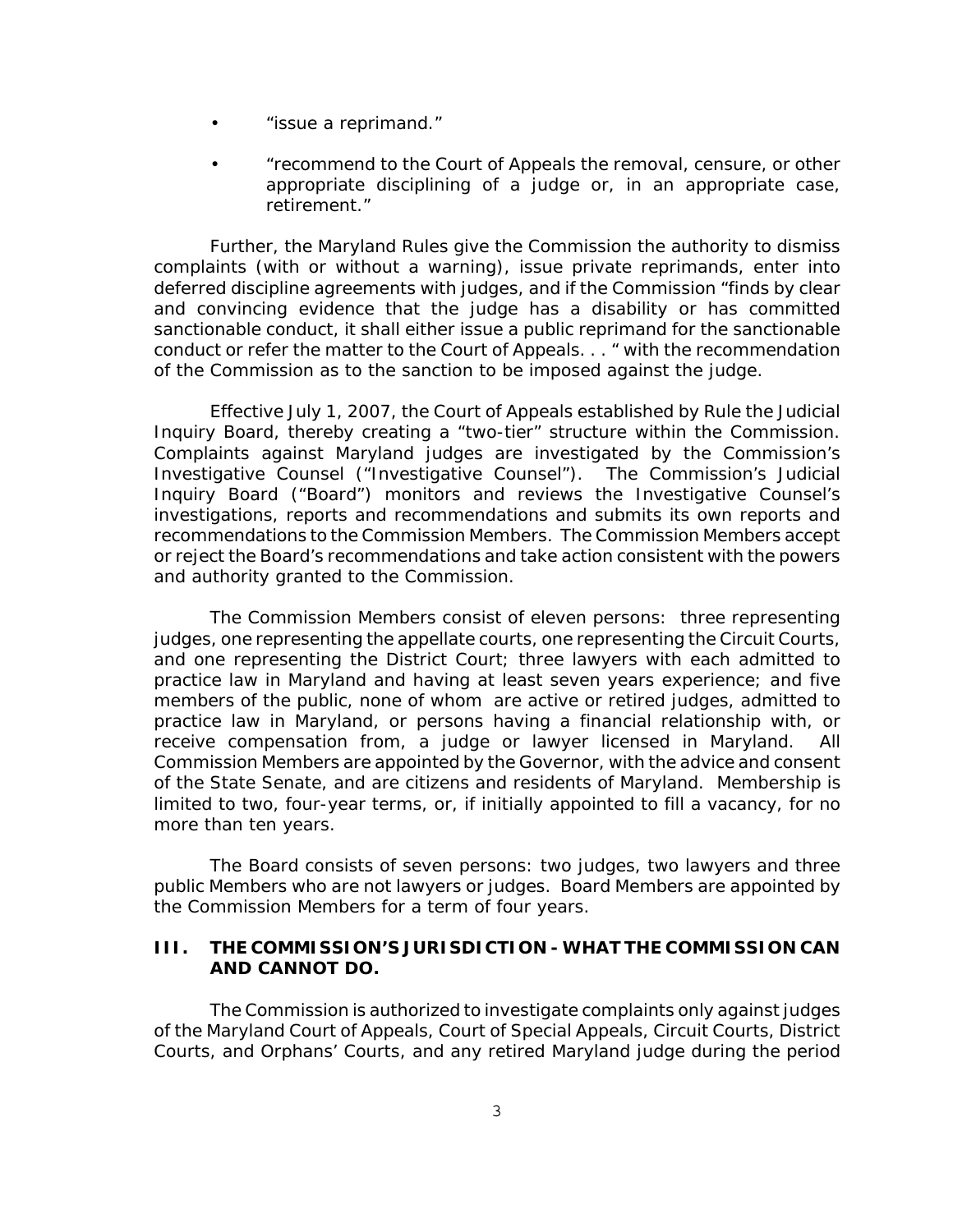<span id="page-4-0"></span>that the retired judge has been approved to sit. The Commission:

- 1. Has no authority to investigate complaints against masters, examiners, administrative law judges, Federal Judges, lawyers, police, court personnel, State's Attorneys, or public defenders.
- 2. Does not have appellate authority and therefore cannot review, reverse, change, or modify a legal decision or other court action taken by a judge;
- 3. Cannot affect the progress or outcome of a case; and
- 4. Cannot require a judge's recusal or disqualify a judge from presiding over a particular case.

The only types of complaints that can be investigated by the Commission are those involving a Maryland Judge's alleged "sanctionable conduct" or "disability":

- 1. "Sanctionable conduct" means:
	- C "misconduct while in office, "
	- "persistent failure by a judge to perform the duties of the judge's office,"
	- conduct prejudicial to the proper administration of justice,"
	- violation of the binding obligations of the Maryland Code of Judicial Conduct.

"Sanctionable conduct" does not include the following by a judge, unless the judge's conduct also involves "fraud or corrupt motive or raises a substantial question as to the judge's fitness for office":

- "making an erroneous finding of fact;"
- "reaching an incorrect conclusion;"
- $\bullet$ "misapplying the law;" or
- C "failure to decide matters in a timely fashion, unless such failure is habitual."
- 2. "Disability" means a judge's "mental or physical disability that: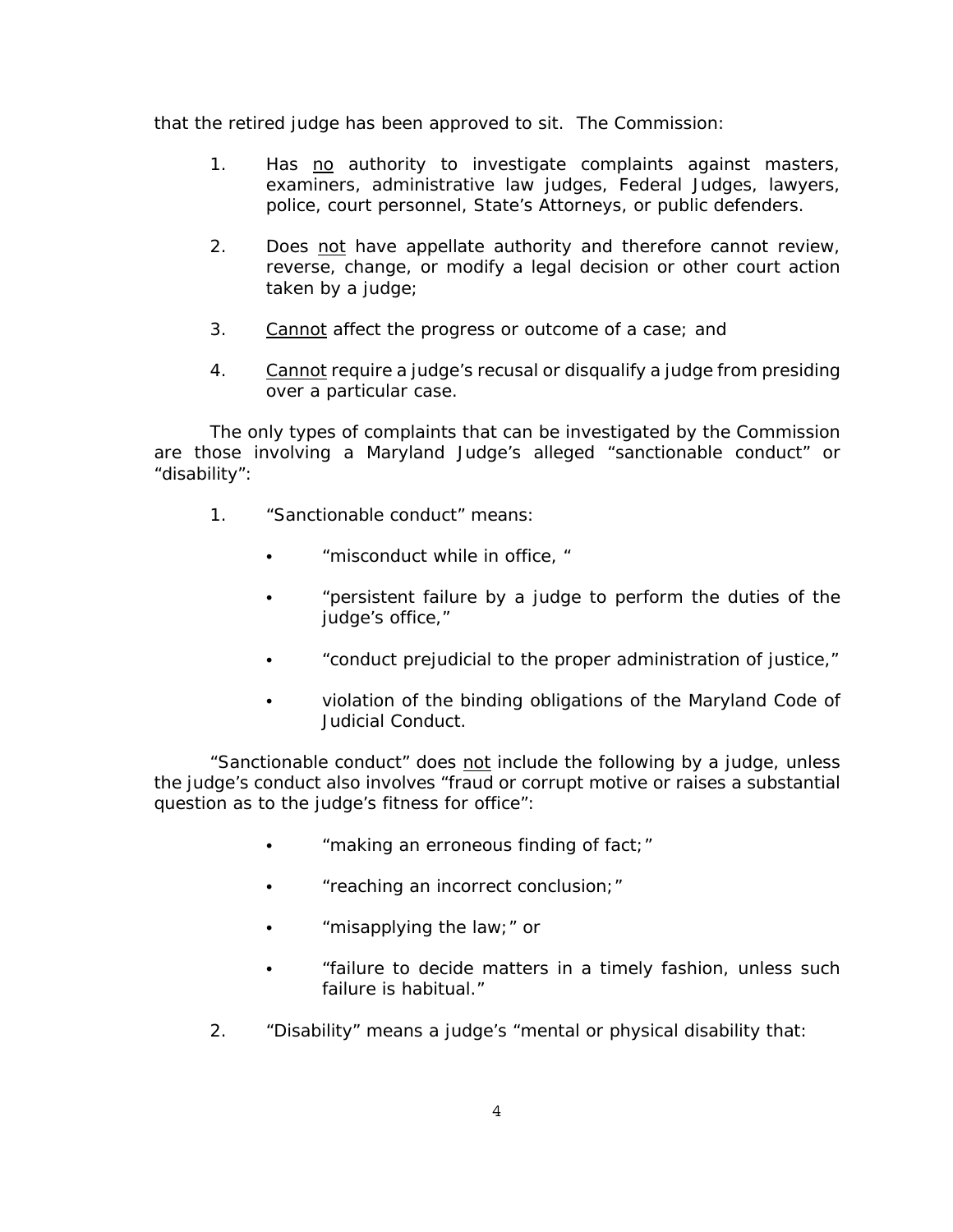- seriously interferes with the performance of a judge's duties and
- is, or is likely to become, permanent."

# <span id="page-5-0"></span>**IV. THE COMPLAINT PROCESS.**

Any individual, including a party or witness in a court case, lawyer, member of the public, judge, person who works for or assists the court, or other person, who has information that a Maryland judge may have committed "sanctionable conduct" or has a "disability", can file a complaint with the Commission by completing a complaint form that can be downloaded from the Commission's web site or received from the Commission's office, or by preparing a letter with required information. (See the Commission's web site at www.mdcourts. gov/cjd/complaint.html for details.)

 Counsel will open a file and send a letter to the complainant acknowledging If the complaint meets the Commission's requirements, Investigative receipt of the complaint and the procedure for investigating and processing the complaint. In addition, the Investigative Counsel may make an inquiry and open a file after receiving information from any source that indicates a judge may have committed sanctionable conduct or may have a disability.

Complaints and inquiries may be dismissed, prior to a preliminary investigation, if the "complaint [or inquiry] does not allege facts that, if true, would constitute a disability or sanctionable conduct and there are no reasonable grounds for a preliminary investigation." If the complaint is not dismissed, or an inquiry is completed without a dismissal, the Investigative Counsel conducts an investigation and thereafter reports to the Board the results of the investigation, including one of the following recommendations:

- **.** dismiss the complaint and terminate the investigation, with or without a warning to the judge against future sanctionable conduct;
- enter into a private reprimand or a deferred discipline agreement with the judge;
- **•** authorize a further investigation; or
- file charges against the judge.

Upon receiving the Investigative Counsel's report and recommendation, the Board reviews the report and recommendation and may authorize a further investigation, or meet informally with the judge for the purpose of discussing an appropriate disposition. Upon completion of the foregoing, the Board prepares a report and recommendation to the Commission Members that includes one of the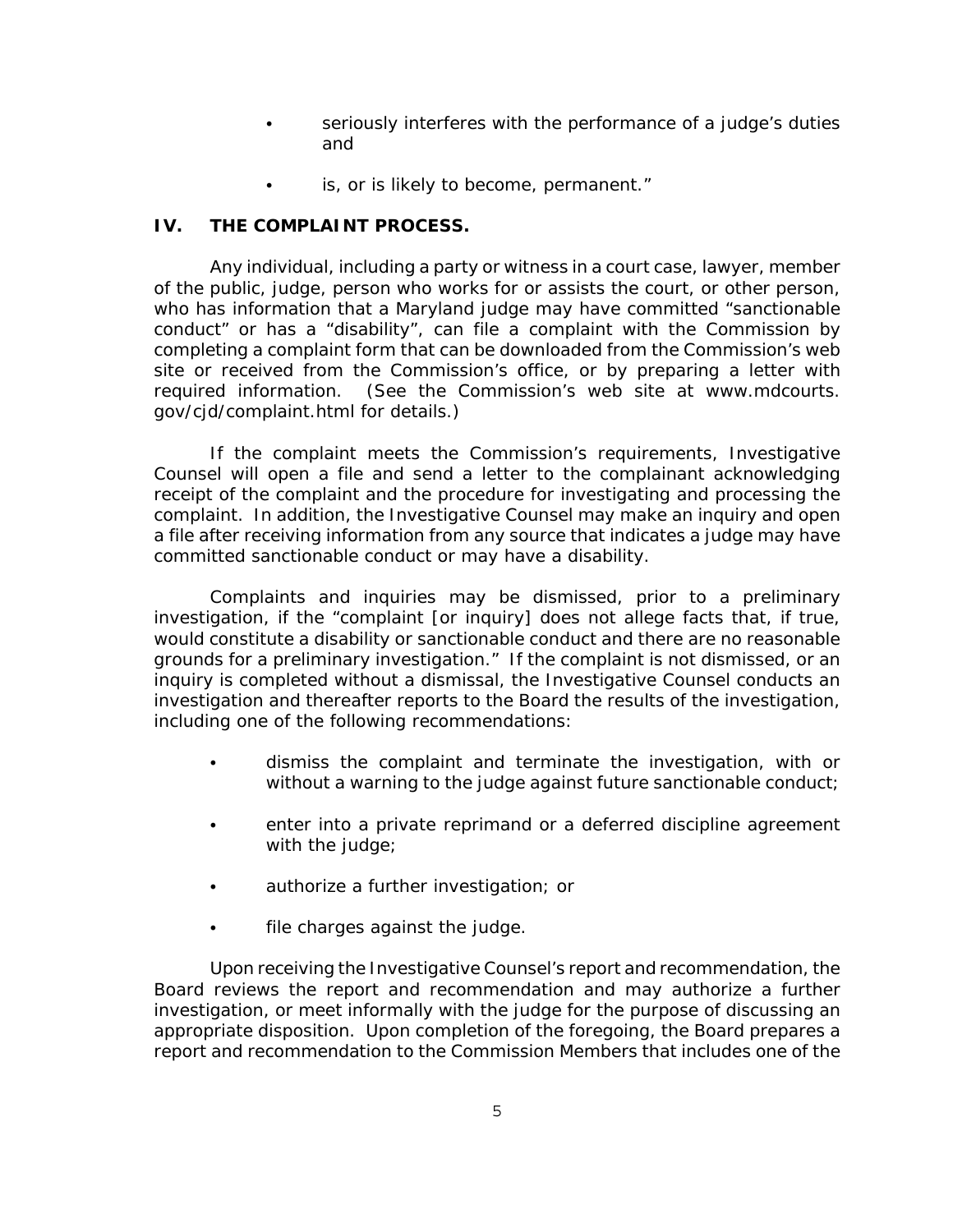following recommendations:

- $\bullet$  dismiss the complaint and terminate the investigation, with or without a warning to the judge against future sanctionable conduct;
- enter a private reprimand or a deferred discipline agreement with the judge; or
- "upon a determination of probable cause, the filing of charges."

The Commission Members can take action, with or without proceeding on charges, after reviewing the Board's report and recommendation and any objections filed by the judge. If the Commission Members direct their Investigative Counsel to file charges against the judge alleging that the judge committed sanctionable conduct or has a disability, the charges are served upon the judge and a public hearing is scheduled as to the charges. This is a formal hearing conducted in accordance with the rules of evidence.

If after the hearing the Commission Members find by clear and convincing evidence that the judge has committed sanctionable conduct or has a disability, they can either issue a public reprimand for such sanctionable conduct or refer the case to the Court of Appeals with a recommendation as to the sanction to be imposed. The Court of Appeals can take any one of the following actions: "(1) impose the sanction recommended by the Commission or any other sanction permitted by law; (2) dismiss the proceeding; or (3) remand for further proceedings as specified in the order of remand."

#### **V. CONFIDENTIALITY.**

 The complaint and all information and proceedings relating to the complaint, are confidential. The Investigative Counsel's work product and records not admitted into evidence before the Commission, the Commission's deliberations, and records of the Commission's deliberations are confidential.

After the respondent judge's filing of a response to charges alleging sanctionable conduct, or expiration of the response filing date, such charges and all subsequent proceedings before the Commission on such charges are not confidential and therefore open to the public. In addition, a respondent judge, by written waiver, may release confidential information.

Charges alleging only that a judge has a disability, and all proceedings before the Commission on such charges, are confidential.

### **VI. MEMBERS AND STAFF.**

#### **COMMISSION MEMBERS**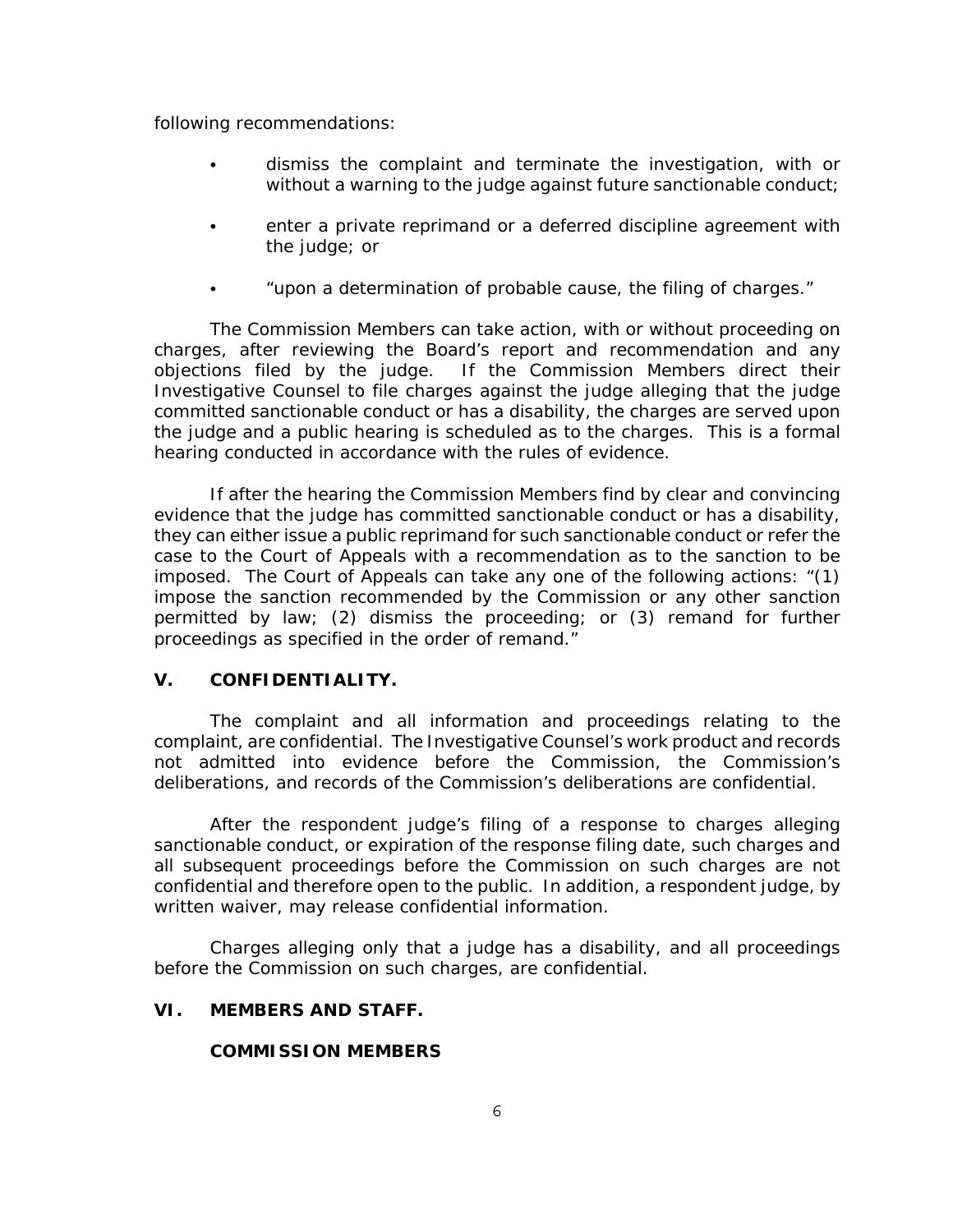#### <span id="page-7-0"></span>**Judge Members:**

Honorable Alexander Wright, Jr.<sup>1</sup>, (Chair) Honorable Robert A. Greenberg (Vice-Chair) Honorable Susan H. Hazlett<sup>2</sup>

#### **Attorney Members:**

Arielle Fougy Hinton, Esquire Steven D. Silverman, Esquire Julie R. Rubin, Esquire

#### **Public Members:**

William D. Berkshire Marcy Canavan Susan J. Matlick Susan R. Hoffmann<sup>3</sup> Samuel F. Saxton, Sr.

#### **JUDICIAL INQUIRY BOARD MEMBERS:**

#### **Judge Members:**

Honorable Marjorie L. Clagett, Chair Honorable Neil E. Axel

#### **Attorney Members:**

Aileen E. Oliver, Esquire Steven L. Tiedemann, Esquire

<sup>3</sup>Susan R. Hoffmann was appointed to succeed Patricia B. Pender as a public Member by the Governor on June 21, 2011.

<sup>&</sup>lt;sup>1</sup>The Honorable Alexander Wright, Jr. was appointed to succeed the Honorable Patrick L. Woodward as an appellate judge Member by the Governor on March 25, 2011.

<sup>&</sup>lt;sup>2</sup>The Honorable Susan H. Hazlett was appointed to succeed the Honorable Nancy B. Shuger as a District Court Judge Member by the Governor on June 21, 2011.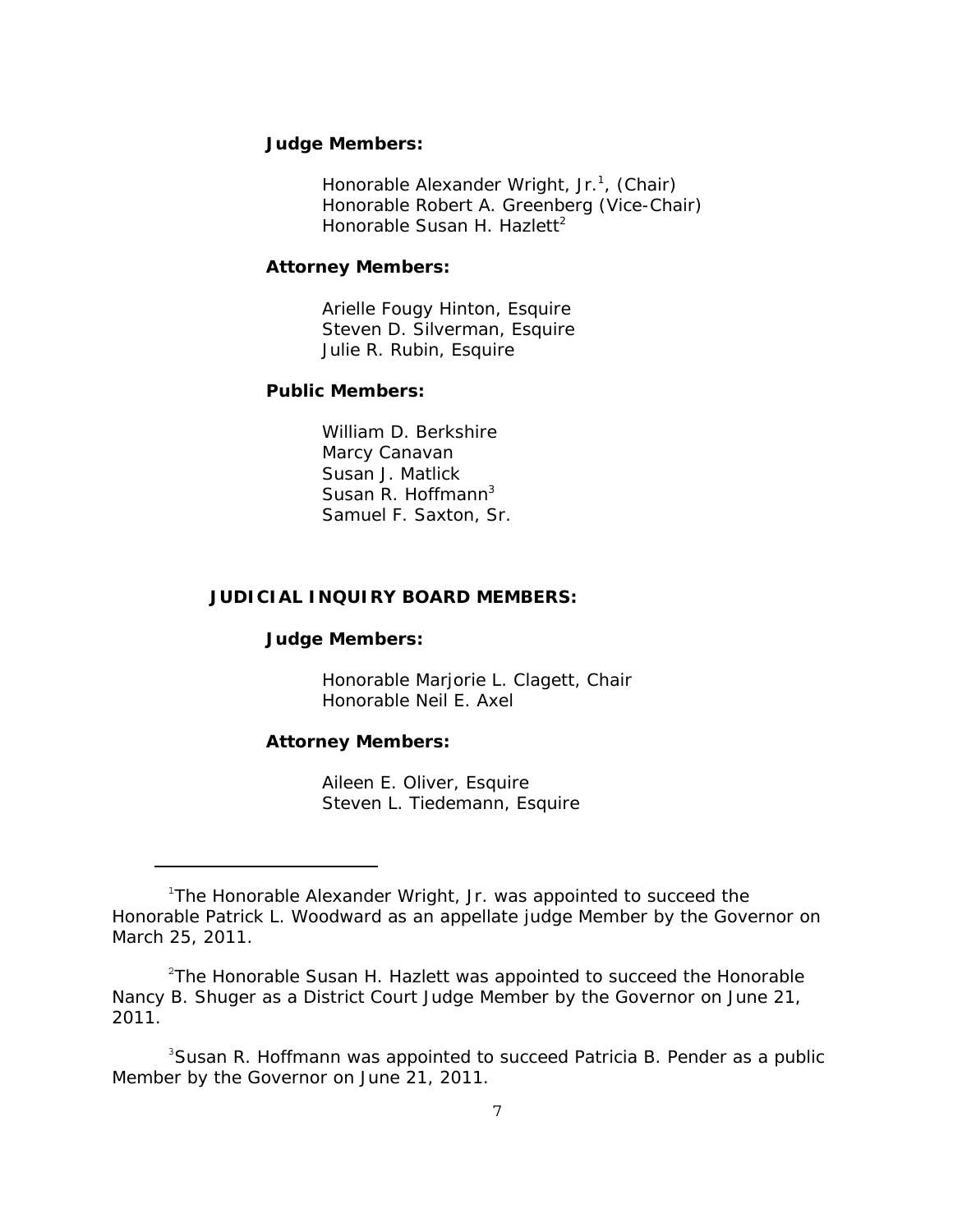#### <span id="page-8-0"></span>**Public Members:**

Dr. Brian H. Avin Dr. Kevin Daniels Doreen Rexroad

#### **STAFF:**

Investigative Counsel: Steven P. Lemmey, Esquire Assistant Investigative Counsel: Elissa E. Goldfarb, Esquire Executive Secretary: Gary J. Kolb, Esquire Administrative Assistant: Lisa R. Zinkand

#### **VII. MEETINGS.**

The Commission Members held 11 regularly scheduled Meetings in FY 2011.

The Board Members held 12 regularly scheduled Meetings in FY 2011.

### **VIII. SUMMARY OF COMMISSION ACTIVITY IN FY 2011.**

During Fiscal Year 2011, the Commission received 124 written complaints. As to such complaints, 3 lacked an affidavit, was outside of the Commission's jurisdiction, or did not otherwise meet the requirements of the Rules; and 4 complaints were dismissed by the Investigative Counsel pursuant to Maryland Rule 16-805(c).

Eight complaints were filed by practicing attorneys, 17 by inmates, and 2 were initiated by Investigative Counsel on his own initiative pursuant to Maryland Rule 16-805(d). The remaining 97 were filed by members of the general public.

Complaints against Circuit Court Judges totaled 79; 42 complaints were made against District Court Judges;1complaint was filed against a Court of Special Appeals Judge; no complaints were filed against a Court of Appeals Judge; and 2 complaints were filed against Orphans' Court Judges.

The types of cases involved include family law matters (divorce, alimony custody, visitation, etc.) that prompted 22 complaints, criminal cases that prompted 50 complaints, and 48 complaints arose from other civil cases. Four complaints failed to fit in any of those categories.

 kept for six days; comments by a Circuit Court Judge during a violation of In addition, the Commission issued dismissals with a warning involving: the loss of temper and words used by a Circuit Court Judge in trying to maintain control of the courtroom; a District Court Judge did not allow the complainants a full opportunity to be heard; a District Court Judge who did not allow a person in the courtroom to explain his position and had the person's cell phone seized and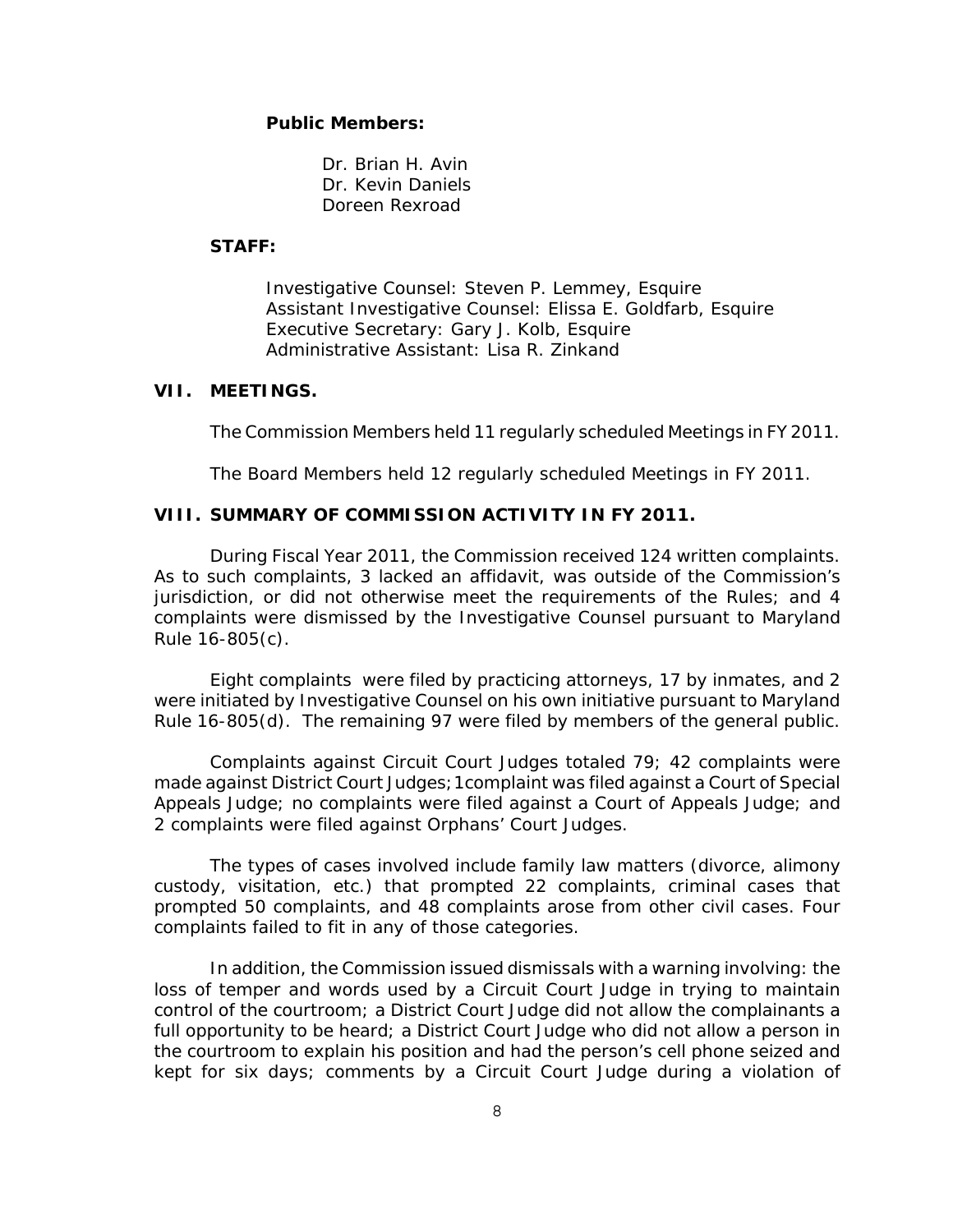<span id="page-9-0"></span>probation hearing that may have been rude and inappropriate; comments by a Circuit Court Judge regarding the victim during a juvenile delinquency disposition proceeding may have lacked courtesy, dignity and respect; a Circuit Court Judge revoked a defendant's bond and incarcerated her after she changed her mind about entering a guilt plea; and inappropriate comments and misrepresenting the law or the authority of the court in seeking information from a defendant.

The other actions taken by the Commission include a Private Reprimand and Deferred Discipline Agreement involving a District Court Judge who made inappropriate comments to a court employee; a Private Reprimand made public with the consent of the District Court Judge who granted the defendant charged with second degree assault against his girlfriend a postponement so that the defendant and the girlfriend could get a marriage license and then performed the marriage ceremony and granted the motion for defendant to be found not guilty based upon the girlfriend invoking the marriage privilege; and a Private Reprimand made public with the consent of the Circuit Court Judge, and a Deferred Discipline Agreement, as to the Judge being involved in an auto accident and charged and pled guilty to driving under the influence of alcohol.

 a plea of guilty to the misdemeanor charge of tampering with a motor vehicle. Also, the Commission entered into an Agreement for Discipline by Consent with a Circuit Court Judge who admitted that he deflated the tire of a person's automobile by letting the air out of the tire through the valve stem and entered The Agreement was approved by the Court of Appeals and the Court ordered that the Judge be suspended without pay for a period of five (5) work days.

Forty-one cases remained open at the end of Fiscal Year 2011.

The vast majority of complaints in Fiscal Year 2011 were dismissed because the allegations set forth in the complaints were either found to be unsubstantiated, or the conduct complained about did not constitute sanctionable conduct.

#### **IX. COMPARISON CHARTS OF COMMISSION ACTIVITY.**

The data included in the following comparison charts is based on data from the Commission case files.

### **TYPES OF CASES INVOLVED**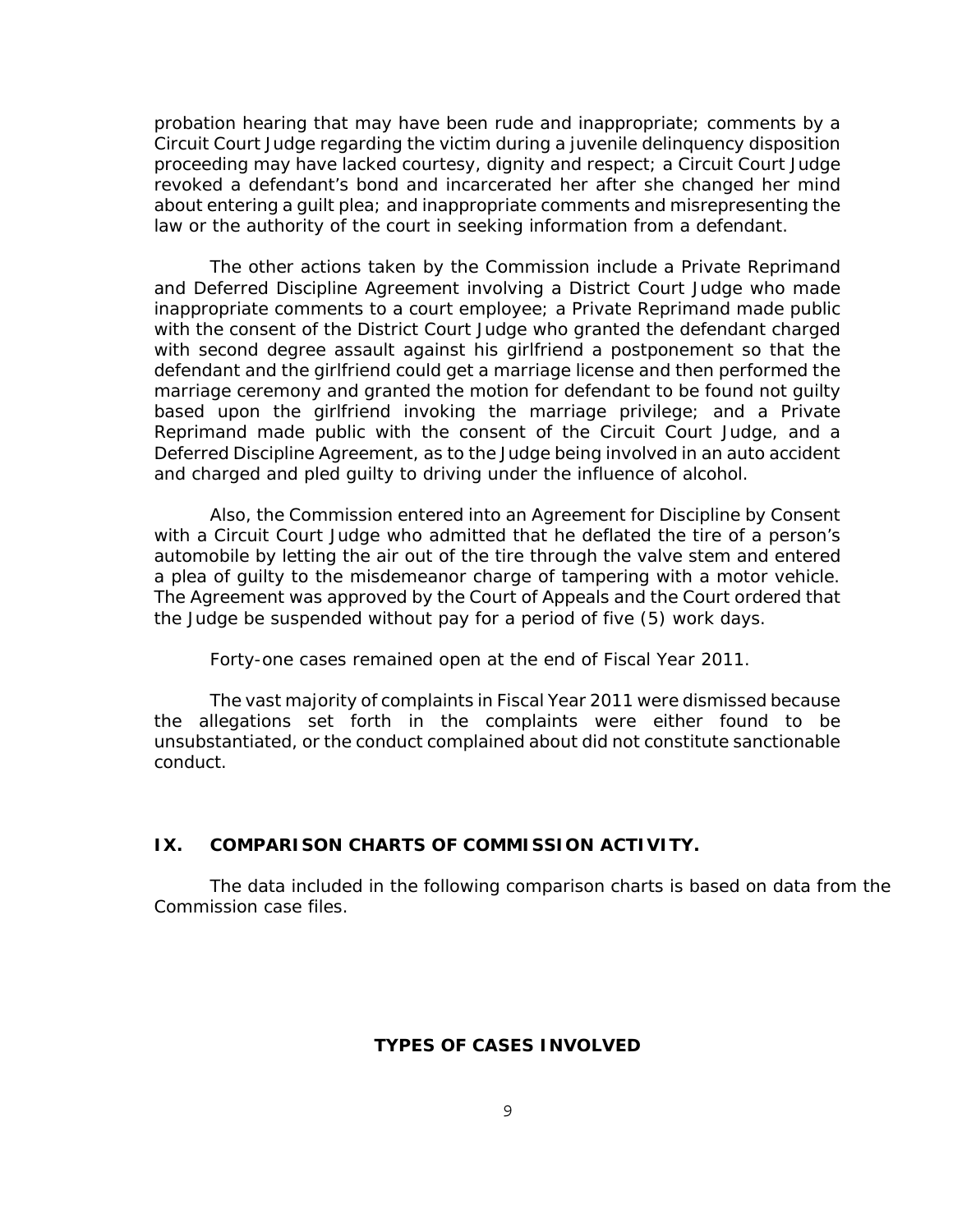| <b>Fiscal Year</b> | <b>Domestic</b><br>Cases | Criminal<br>Cases | <b>Civil Cases</b> | Other          |
|--------------------|--------------------------|-------------------|--------------------|----------------|
| 2000-2001          | 18                       | 55                | 37                 | 10             |
| 2001-2002          | 31                       | 47                | 54                 | 10             |
| 2002-2003          | 28                       | 54                | 41                 | 15             |
| 2003-2004          | 26                       | 24                | 37                 | $\overline{7}$ |
| 2004-2005          | 33                       | 22                | 52                 | 5              |
| 2005-2006          | 20                       | 39                | 30                 | 19             |
| 2006-2007          | 25                       | 43                | 45                 | 4              |
| 2007-2008          | 24                       | 41                | 59                 | 5              |
| 2008-2009          | 32                       | 48                | 50                 | $\overline{7}$ |
| 2009-2010          | 23                       | 36                | 58                 | 6              |
| 2010-2011          | 22                       | 50                | 48                 | 4              |

# **SOURCES OF ALL COMPLAINTS FILED WITH THE COMMISSION**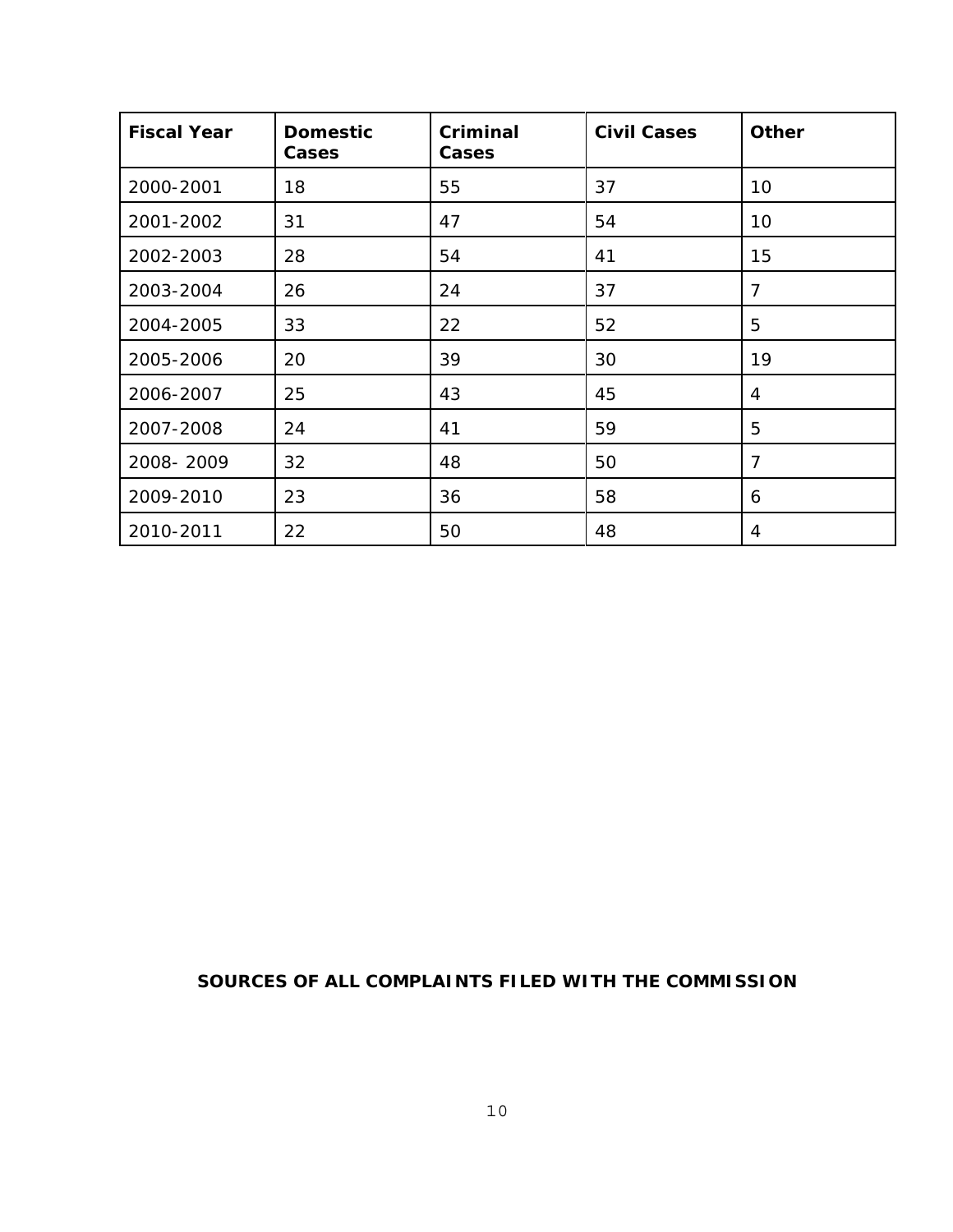| <b>Fiscal Year</b> | <b>Attorneys</b> | Investigative<br>Counsel<br><b>Initiated</b><br><b>Inquiries</b> | <b>Inmates</b> | <b>Judges</b>  | <b>Public</b> |
|--------------------|------------------|------------------------------------------------------------------|----------------|----------------|---------------|
| 2000-2001          | 14               | 1                                                                | 29             | $\overline{0}$ | 76            |
| 2001-2002          | 4                | 4                                                                | 26             | $\Omega$       |               |
| 2002-2003          | 6                | 6                                                                | 35             | $\overline{O}$ | 91            |
| 2003-2004          | 6                | 1                                                                | 17             | $\overline{O}$ | 70            |
| 2004-2005          | $\overline{2}$   | 7                                                                | 33             | $\Omega$       | 70            |
| 2005-2006          | 12               | $\overline{4}$                                                   | 30             | $\overline{O}$ | 62            |
| 2006-2007          | $\overline{7}$   | $\overline{2}$                                                   | 27             | $\Omega$       | 81            |
| 2007-2008          | 5                | $\overline{4}$                                                   | 29             | 0              | 91            |
| 2008-2009          | 6                | 5                                                                | 35             | $\overline{O}$ | 91            |
| 2009-2010          | $\overline{4}$   | $\overline{4}$                                                   | 25             | $\overline{O}$ | 90            |
| 2010-2011          | 8                | $\overline{2}$                                                   | 17             | $\Omega$       | 97            |

# **COMPLAINTS BY COURT**